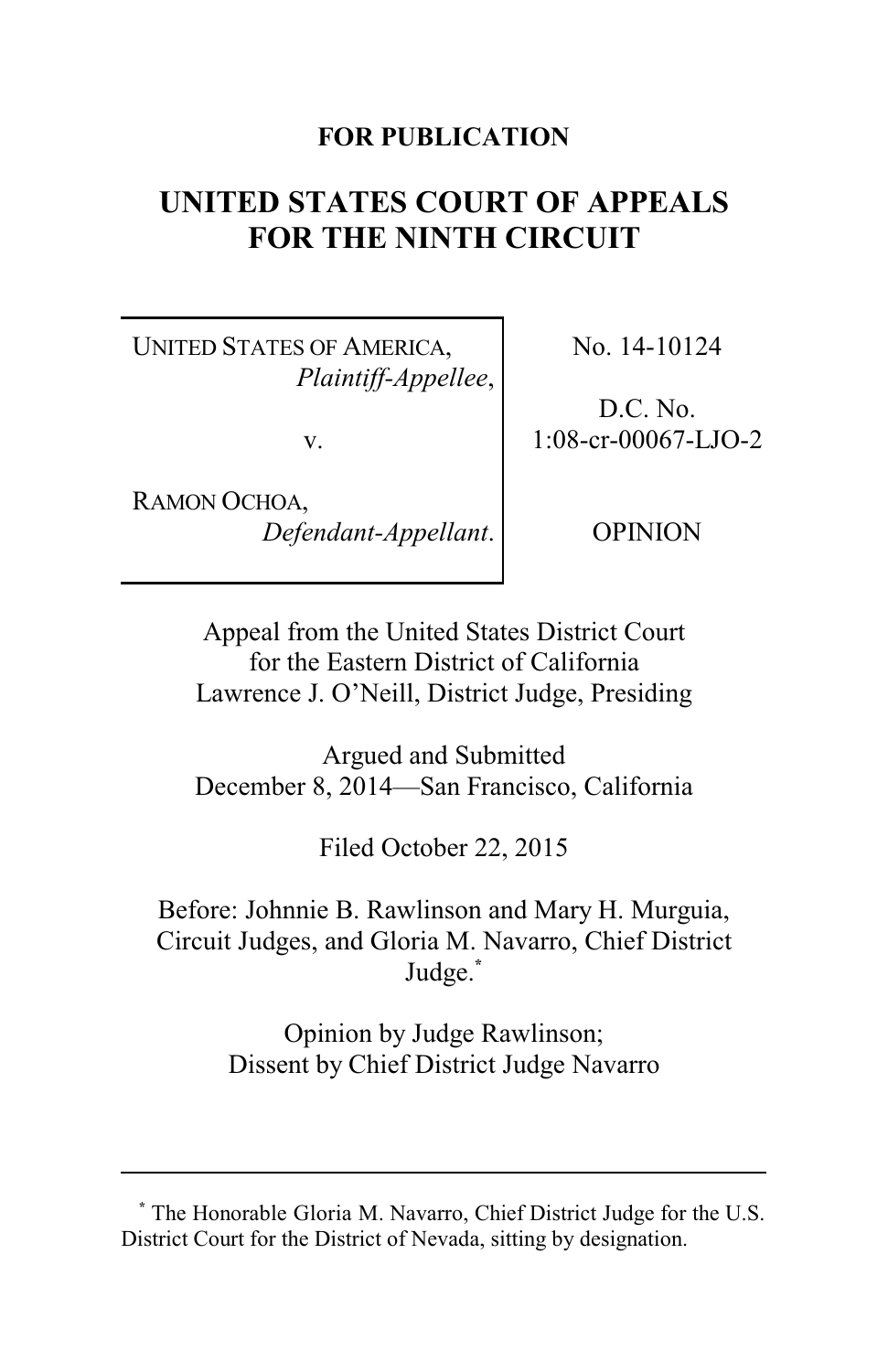## **SUMMARY\*\***

#### **Criminal Law**

Affirming a two-year sentence imposed following violations of supervised release, the panel held that Fed. R. Crim. P. 35 was not intended to deprive the district court of jurisdiction to alter a sentence during the course of the same hearing.

The panel held that a sentence is not final—and Rule 35(a) does not apply—when there is no formal break in the proceedings from which to logically and reasonably conclude that sentencing had finished; that the district court's initial twelve-month-and-a-daysentence was not a binding sentence within the meaning of Rule 35; and that neither 18 U.S.C. § 3582(c) nor Rule 35 deprived the district court of jurisdiction to alter the defendant's sentence due to the defendant's apparently disrespectful conduct during the ongoing sentencing hearing.

Dissenting, Chief District Judge Navarro wrote that the majority's ruling, defying the unambiguous language of Rule 35 and the express limitation of  $\S$  3582(c), upholds the draconian decision of the sentencing court to suddenly double the term of incarceration initially pronounced based solely on a perception that the defendant was laughing at the court.

This summary constitutes no part of the opinion of the court. It has been prepared by court staff for the convenience of the reader.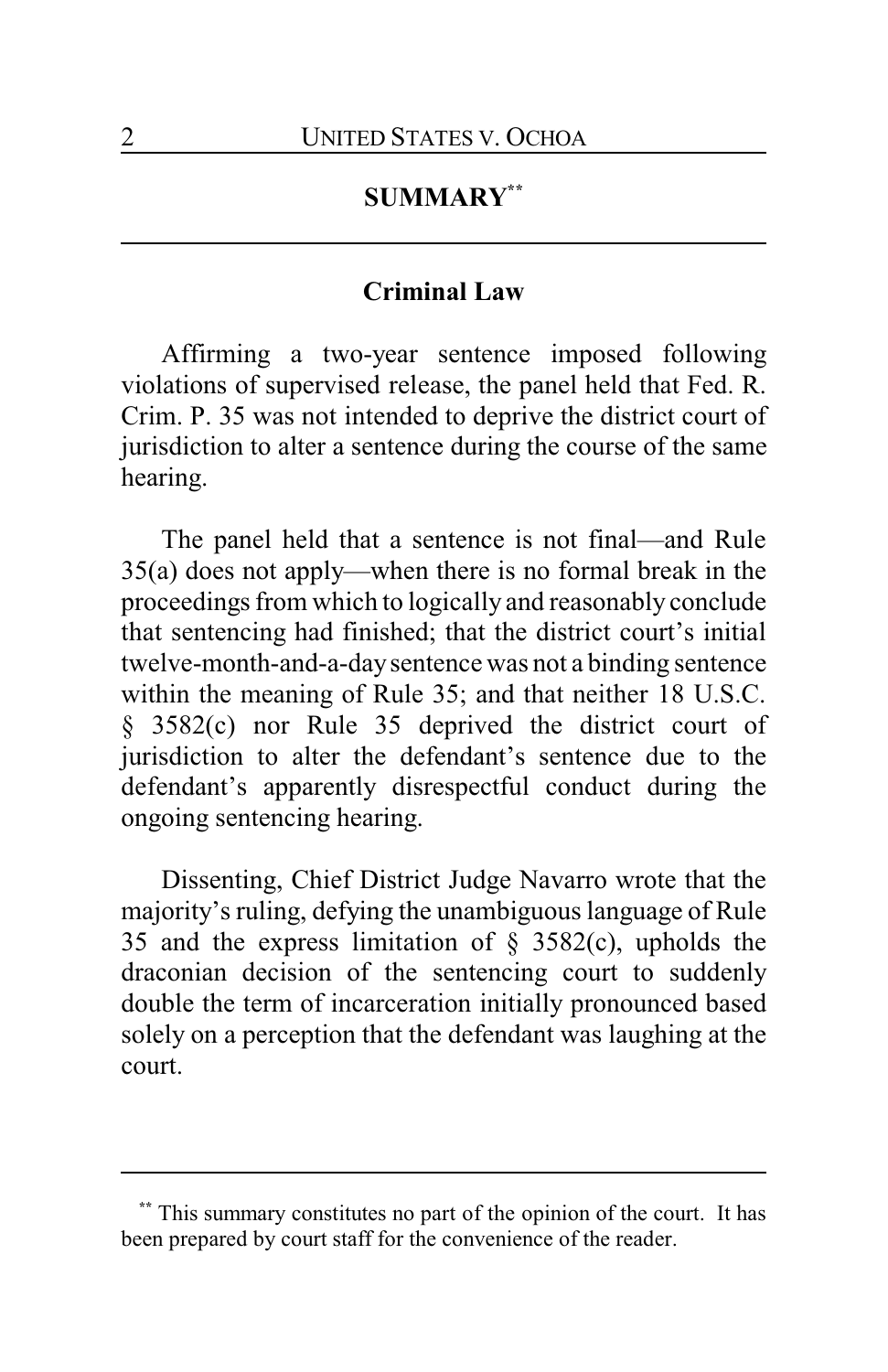## **COUNSEL**

Carlton F. Gunn, Pasadena, California, for Defendant-Appellant.

Benjamin B. Wagner, United States Attorney, Camil A. Skipper, Appellate Chief, and Karen A. Escobar (argued), Assistant United States Attorney, Fresno, California, for Plaintiff-Appellee.

### **OPINION**

RAWLINSON, Circuit Judge:

Appellant Ramon Ochoa (Ochoa) challenges the two-year sentence imposed following violations of his supervised release conditions. Ochoa specifically contends that the district court erred in increasing his sentence to the two-year statutory maximum based on Ochoa's apparently disrespectful conduct after the district court imposed a sentence of twelve months and a day. Ochoa maintains that the district court lacked jurisdiction to increase an already imposed sentence.**<sup>1</sup>** We do not agree.

#### **I.** *BACKGROUND*

Ochoa was originally indicted for being a felon in possession of firearms and ammunition and for conspiracy to distribute marijuana. Ochoa pled guilty to the felon in possession of firearms and ammunition charge and was

**<sup>1</sup>** Ochoa has since withdrawn the other issues raised in his Opening Brief. *See* Notice of Withdrawal of Arguments dated May 15, 2015.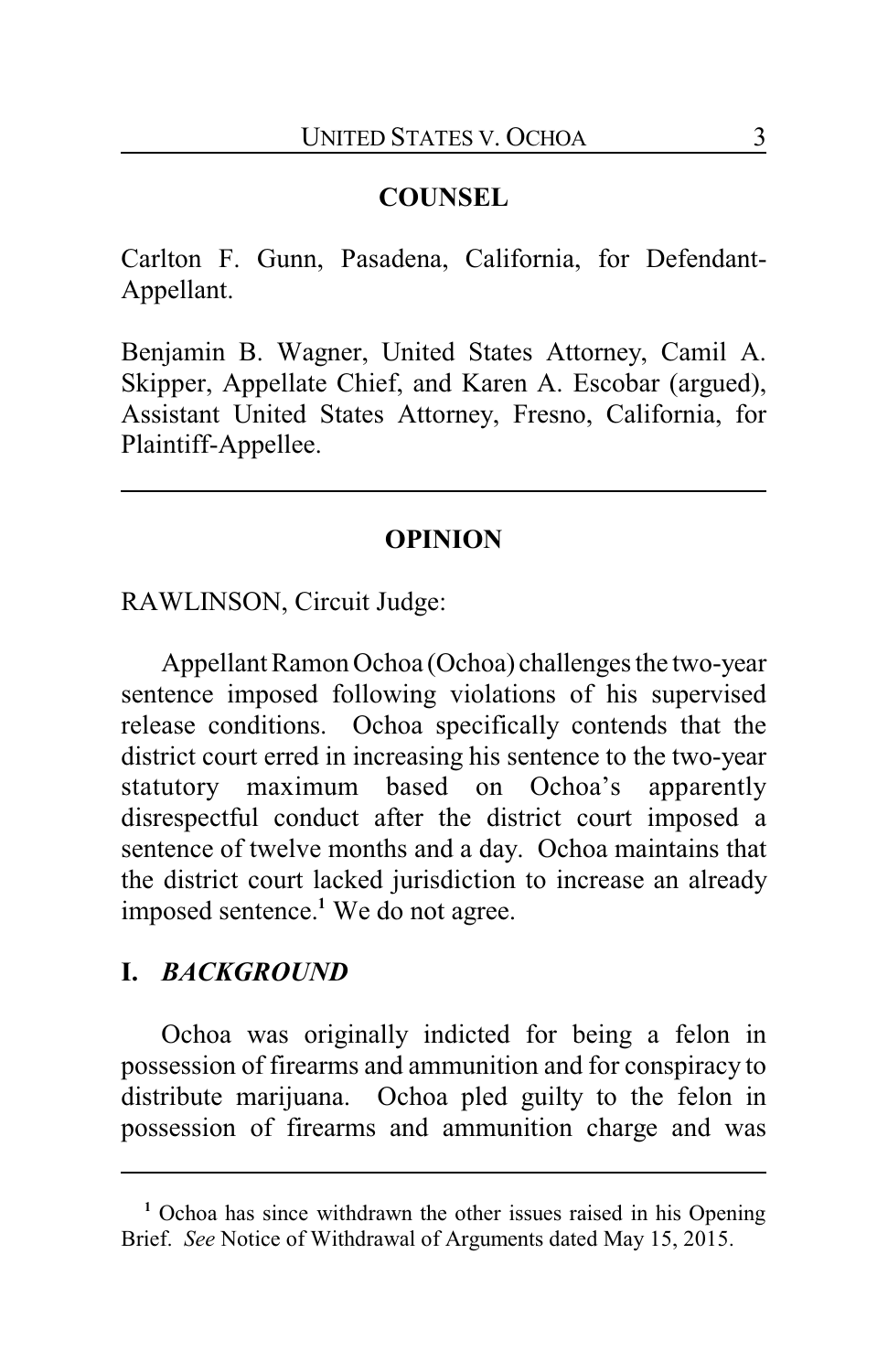sentenced to seventy months' imprisonment and a thirty-six month period of supervised release.

While Ochoa was still subject to supervised release, the probation office pursued revocation based on Ochoa's failure to participate in a residential reentry center program as directed. The probation officer had modified Ochoa's conditions of supervision to include a 180-day stay at the reentry center "due to what [Ochoa] described as an unstable living situation at his parent's home . . ." However, Ochoa "demonstrated argumentative and disrespectful behavior towards the [reentry center] staff [,] . . . failed to follow staff directives, and while [the probation] officer attempted to speak to [Ochoa] regarding his behavior and placement, [Ochoa] was argumentative and disrespectful and stated he was going to 'walk away' from the program, without permission." In further support of revocation, the probation officer delineated that Ochoa had a prior history of violating reentrycenter policies, including testing positive for synthetic cannabis use, possession of a small knife, and abusive behavior towards reentry center staff.

Because Ochoa's supervised release violation was a Grade C violation, the corresponding guidelines sentencing range was seven to thirteen months' imprisonment. The probation officer recommended that the district court impose a sentence of twelve months and a day imprisonment. The government agreed with the recommended sentence.

During the revocation proceeding, the district court determined that the applicable statutory maximum was two years' imprisonment and that the sentencing guidelines range was seven to thirteen months' imprisonment. The district court initially observed that the recommended sentence of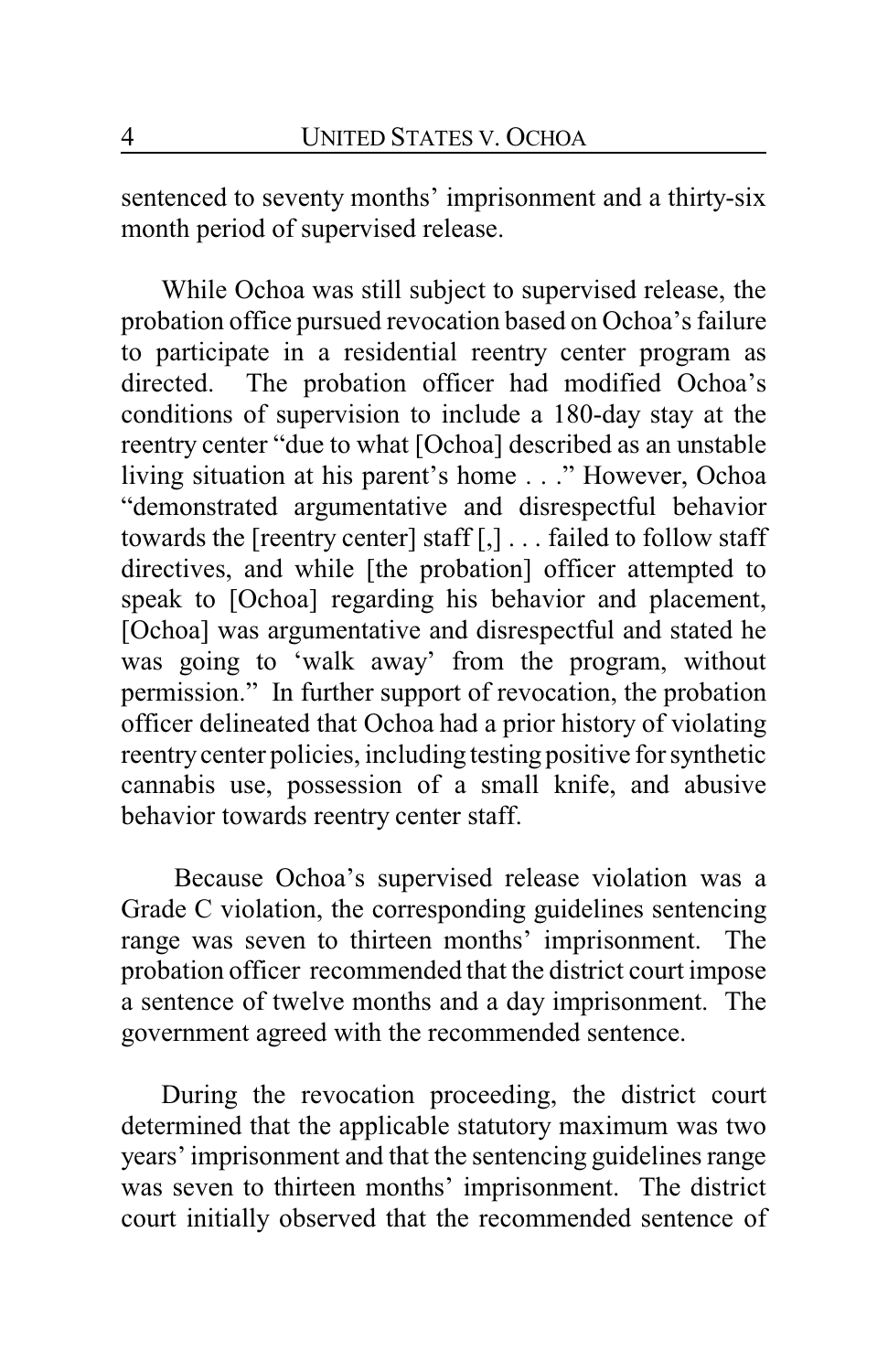twelve months and a day was "way too low" considering Ochoa's blatant disrespect for staff at the reentry center and for his probation officer. Ochoa responded that he did not intend to be disrespectful and apologized for his behavior. The district court then stated to Ochoa:

> You are disrespectful. You think you can do and say anything you want to say just simply because you disagree.

> That's not acceptable. You think that you are on the same level and the same par with people who are responsible to get you on the right track, and you are wrong there too.

> You think that the fact that committing a crime and then having rules to follow as a result of it shouldn't be that important to you, and you are wrong there too.

> You just have this idea that you can do whatever you want and you are just dead wrong. And I can tell you that no matter what I do here, you are going to be back in the system because you have an attitude that absolutely tells everybody on the face of the planet that you know more than they do, you are smarter than they do [sic], and the law is not for you.

> That's too bad. You know, you talk about wanting to see your children. This is a way not to see your children.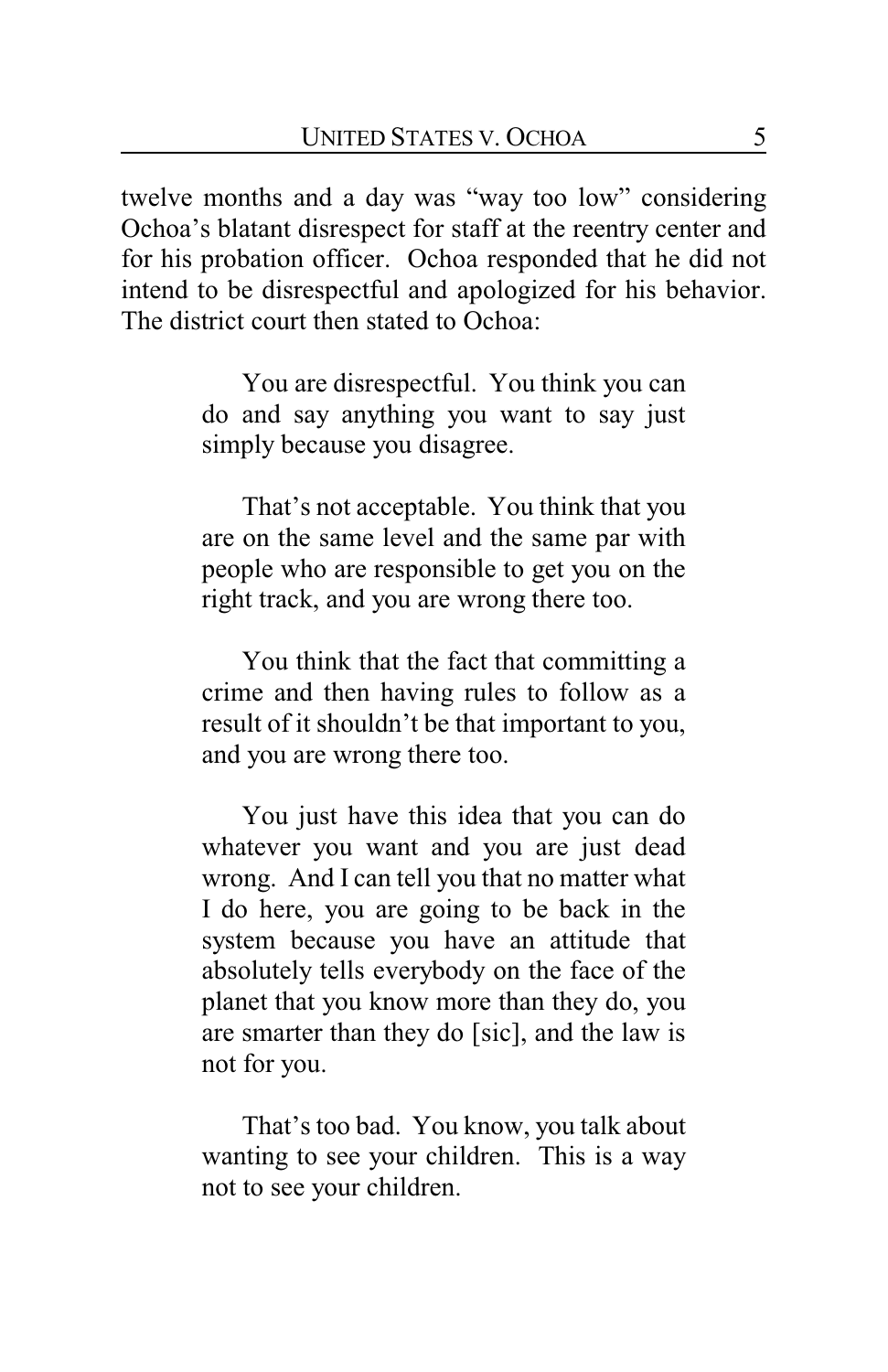I can't understand for the life of me, how you can't see that, but for whatever reason, you can't see it. And I don't get it, I don't understand it, but that's up to you. You make your choices and we respond to them.

Following these comments, the district court judge imposed a sentence of twelve months and a day. After the judge informed Ochoa of his right to appeal, he inquired if there was "[a]nything else?" While Ochoa's counsel attempted to clarify if Ochoa's supervision was terminated, the judge observed that Ochoa was laughing. Ochoa stated that he was laughing because he was "just surprised." The judge responded that Ochoa "just talked [himself] into more time" and explained to Ochoa that the court had "just lectured [him] about respect for the system and now you laugh at the court." Although Ochoa stated that he was not laughing at the court, the judge expressed the view that Ochoa "won't learn without giving the maximum," and imposed the statutory maximum sentence of two years' imprisonment. Ochoa's counsel did not object to the district court's imposition of the higher sentence.

Ochoa filed a timely notice of appeal of the sentence.

#### **II.** *STANDARD OF REVIEW*

We review *de novo* the district court's jurisdiction to impose sentence. *See United States v. Penna*, 319 F.3d 509, 511 (9th Cir. 2003).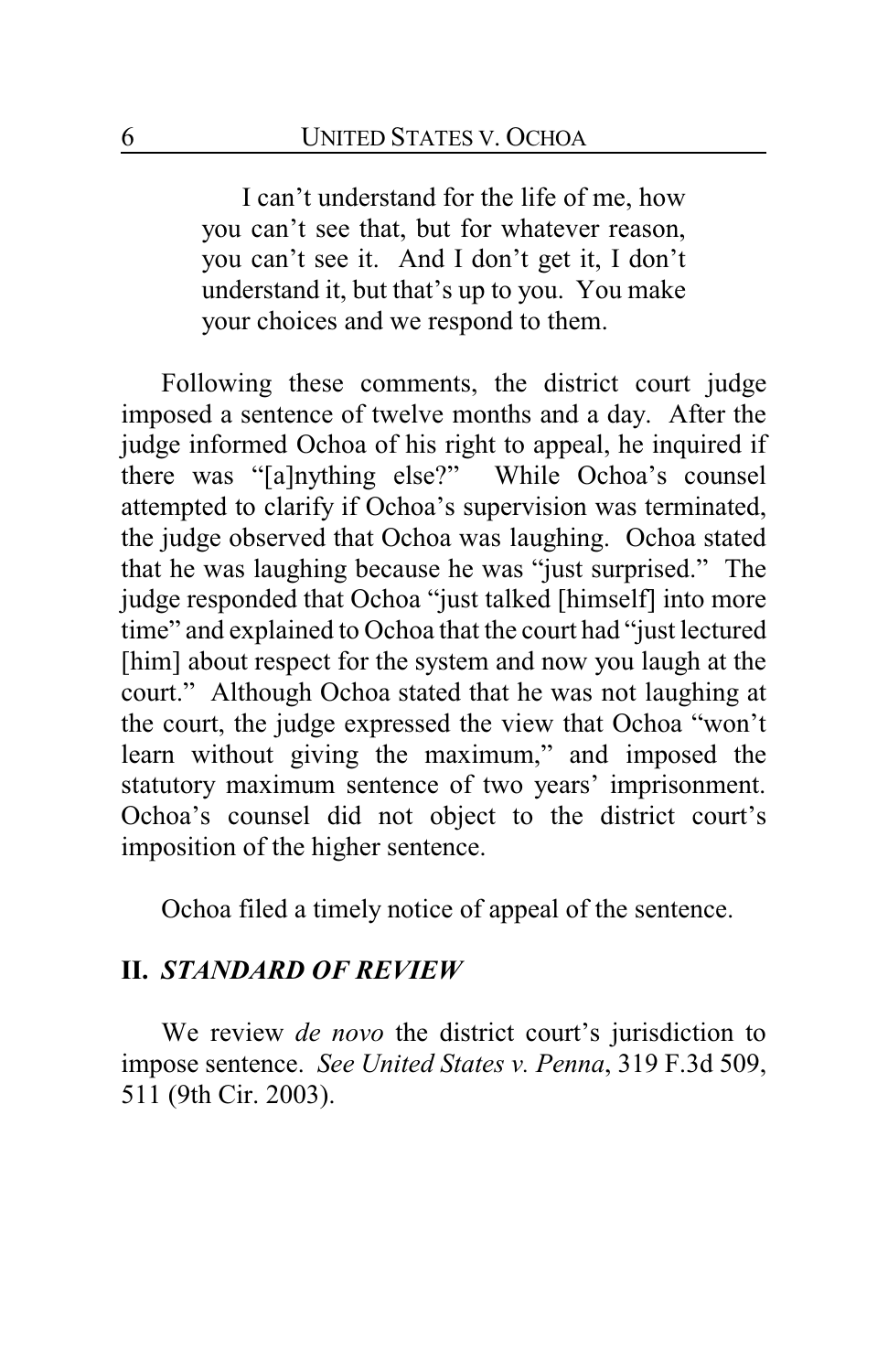# **III.** *DISCUSSION*

Relying on 18 U.S.C. § 3582(c), Ochoa contends that the district court lacked jurisdiction to increase his sentence once the district court pronounced a lower sentence.

18 U.S.C. § 3582(c) provides in relevant part:

The court may not modify a term of imprisonment once it has been imposed except that– $(1)$  in any case . . .  $(B)$  the court may modify an imposed term of imprisonment to the extent otherwise expressly permitted by statute or by Rule 35 of the Federal Rules of Criminal Procedure . . .

In turn, Federal Rule of Criminal Procedure 35 states that "[w]ithin 14 days after sentencing, the court may correct a sentence that resulted from arithmetical, technical, or other clear error" and defines "sentencing" as "the oral announcement of sentence." Fed. R. Crim. P.  $35(a) \&c$ .

Although we have not addressed the specific issue raised in this case, other circuits have. In *United States v. Meza*, 620 F.3d 505 (5th Cir. 2010), the Fifth Circuit considered whether the district court lacked jurisdiction under 18 U.S.C. § 3582(c) to correct a sentence after pronouncement of sentence and advisement that the defendant had a right to appeal. *See id.* at 506–07. After the district court had pronounced a sentence of thirty-three months' imprisonment on the underlying charge and ten months' imprisonment on revocation ofsupervised release, defendant's attorneyadvised the district court that the sentencing range had been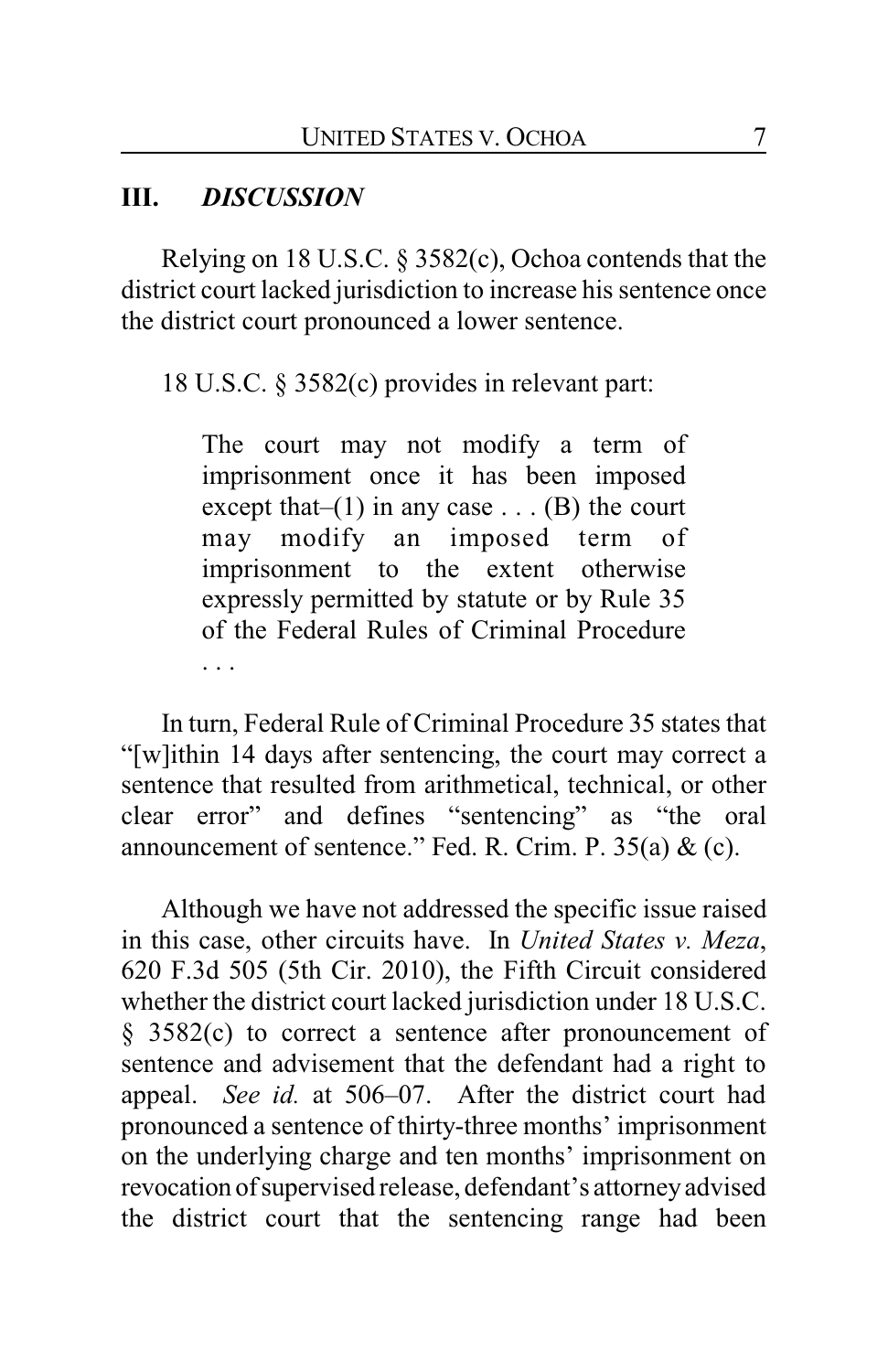miscalculated. *See id.* at 507. The court acknowledged and corrected the miscalculation, but reformulated the sentence to reach the same total months of imprisonment. Rather than thirty-three and ten months respectively, the court reformulated the sentence to correspond to the correct guideline range of thirty months for the underlying charge and thirteen months on revocation of supervised release. *See id.*

On appeal, the defendant challenged the district court's authority to reformulate the sentence after the sentence had been orally pronounced. *See id.* The defendant argued that the second statement by the sentencing judge correcting the miscalculation and reformulating the sentence constituted an impermissible modification of her sentence. *See id.* at 508. However, the Fifth Circuit reasoned that the defendant's argument would be viable only if "the initial utterance by the sentencing judge was in fact a binding sentence. . . ." *Id.* at 508.

The Fifth Circuit observed that it had never applied "a draconian rule" that would preclude the modification of a sentence "made within the same hearing, on the same day, within moments of the original pronouncement." *Id.* The Fifth Circuit explained that "[t]he unbroken sequence of actions in this case is a compelling factor in our consideration of Federal Rule of Criminal Procedure 35. This counsels in favor of . . . construing the totality of the events as one sentence." *Id.*<sup>2</sup>

**<sup>2</sup>** Our dissenting colleague asserts that the rule we announce today is the "draconian" one, because it recognizes the district court's power to double Ochoa's sentence in response to Ochoa's laughter at the sentencing hearing. *Dissenting Opinion*, pp. 17–18. This argument confuses the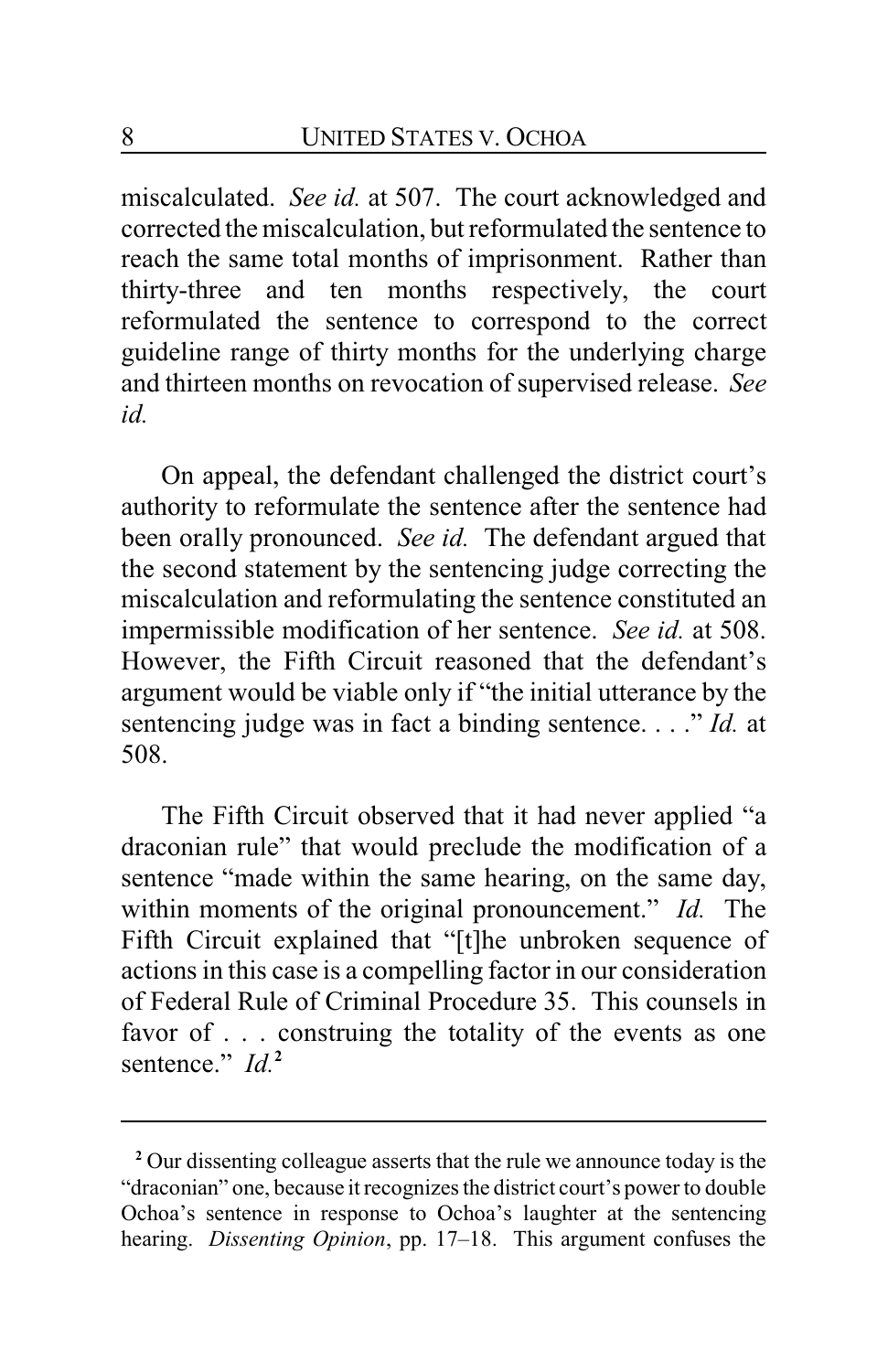The Fifth Circuit distinguished an unpublished disposition holding that the district court erred under Rule 35 by convening a separate hearing, and modifying the defendant's sentence because the defendant "lodged a profanity-laden diatribe aimed at the sentencing judge" after sentence was imposed. *Id.* The Fifth Circuit faulted the district court in that case because "the modification . . . happened after that sentencing judge gaveled the hearing adjourned" and therefore "required the sentencing judge to perform the affirmative act of reconvening the hearing and entering onto the record a sentence different than the one previously entered. . . ." *Id.* at 508–09 (citation omitted). Unlike in the unpublished case, the Fifth Circuit reasoned in *Meza* that there was no "formal break in the proceedings," *id.* at 509, between the district court's announcement of the sentence and defense counsel's pointing out the district court's error. *See id.* at 506–07.

In a more recent case, *United States v. Gerezano-Rosales*, 692 F.3d 393 (5th Cir. 2012), the Fifth Circuit reiterated its reasoning. In *Gerezano-Rosales*, after the district court had

district court's jurisdiction to announce sentence with the reasonableness of the sentence it announces. The district court is required to formulate a sentence for a supervised release violation according to the factors referred to in 18 U.S.C. § 3583(c). Whether the district court unreasonably doubled Ochoa's sentence in response to Ochoa's behavior in light of those factors is not before us—Ochoa expressly withdrew all such contentions after oral argument. We therefore express no opinion on the matter. We note only that the reasonableness of the district court's increased sentence is a separate question from whether the district court had jurisdiction to increase the sentence in the first place. We hold that the district court retained jurisdiction to alter the sentence until a "formal break in the proceedings" occurred, *i.e.*, until the sentencing hearing concluded. *United States v. Gerezano-Rosales*, 692 F.3d 393, 397 (5th Cir. 2012).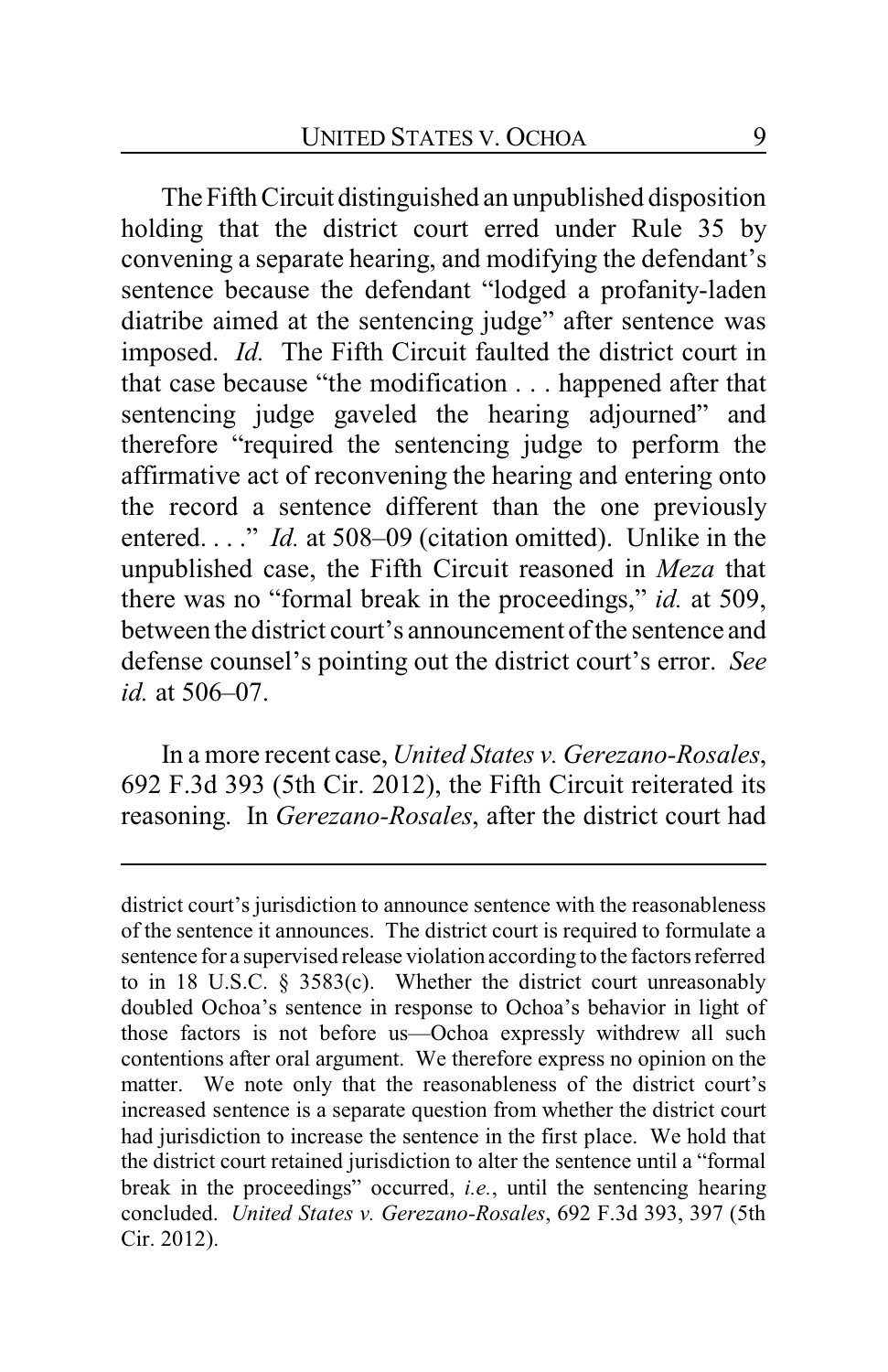orally pronounced sentence, it discovered that Gerezano spoke English, which called into question some of the representations made by Gerezano during the sentencing hearing. *See id.* at 396.

After a mildly heated exchange with the defendant regarding Gerezano's negative attitude, the court made the following statement:

> I find that you are disrespecting me. I stand for the law of the United States and your demeanor is disrespectful. Your words are disrespectful. Everything about you so far has been disrespectful since I just sentenced you. That is changed circumstances. Because of that I find that the guidelines are no longer adequate. So your sentence instead of 71 months will now be 108 months.

*Id.*

On appeal, Gerezano challenged the authority of the district court to "re-sentence" him after the initial sentence was pronounced. The Fifth Circuit concluded that the district court's initial, 71-month sentence was not a final sentence modifiable only according to § 3582(c) and Rule 35. The Fifth Circuit stated:

> As in *Meza*, we conclude that the district court's initial oral pronouncement of Gerezano's sentence did not constitute a binding sentence and therefore did not strip the court of jurisdiction to change its initial formulation. . . . Thus, there was no formal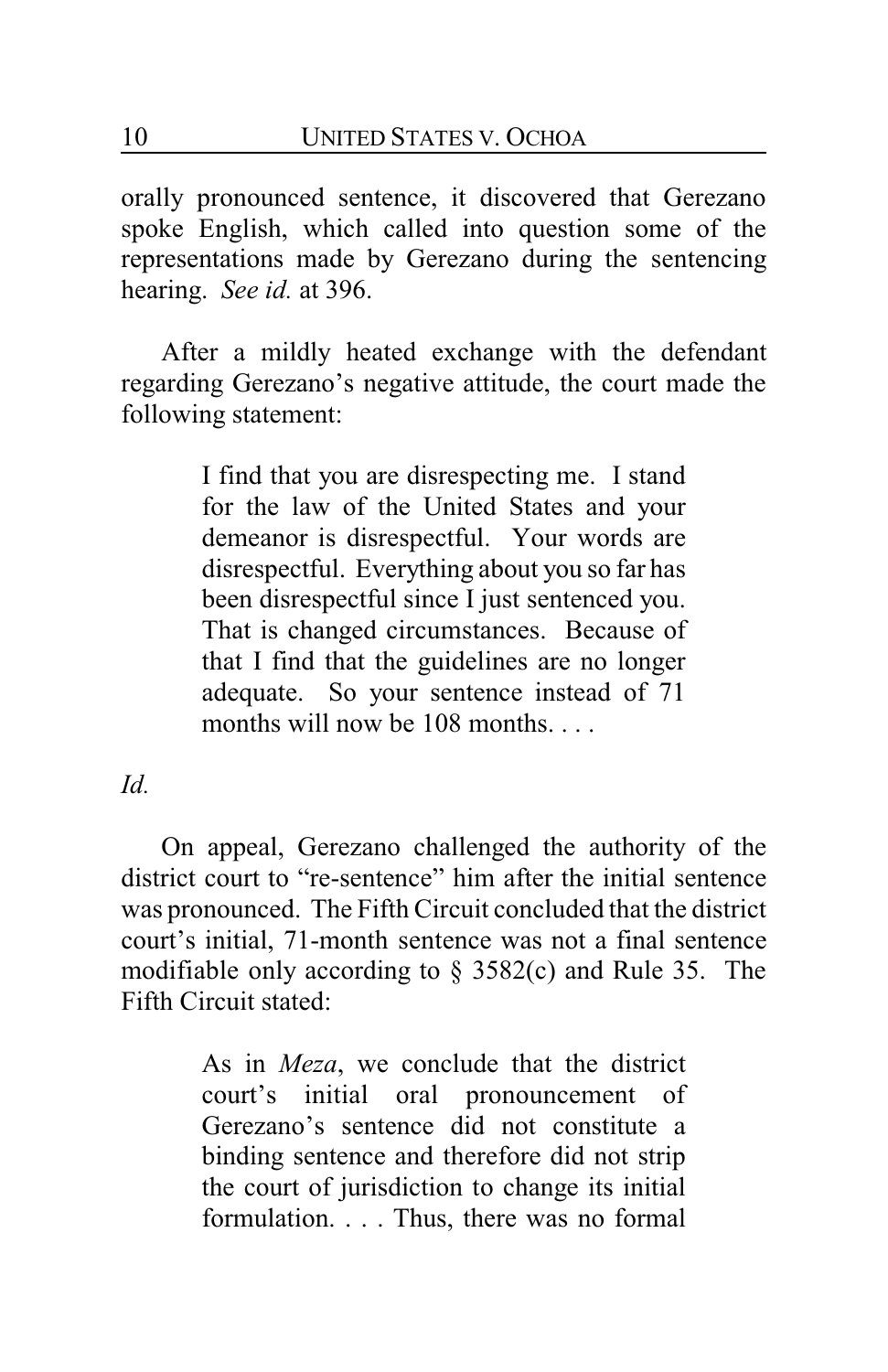break in the proceedings from which to logically and reasonably conclude that sentencing had finished. Accordingly, the district court did not lack jurisdiction to impose the 108-month sentence.

*Id.* at 397 (citation and internal quotation marks omitted).

Other courts are in accord with the Fifth Circuit's interpretation of 18 U.S.C. § 3582(c) and Rule 35. In *United States v. Luna-Acosta*, 715 F.3d 860, 865 (10th Cir. 2013), the Tenth Circuit observed that although "Rule 35(c) defines sentencing as the oral announcement of the sentence, nothing in the rule requires or suggests that whatever term or terms of imprisonment the district court first utters during a hearing is to be treated as the sentence . . ." (internal quotation marks omitted). The Tenth Circuit adopted the Fifth Circuit's holding in *Meza* that "a sentence is not final—and Rule 35(a) does not apply—when there is no formal break in the proceedings from which to logically and reasonably conclude that sentencing had finished. . . ." *Id.* (citation and internal quotation marks omitted); *see also United States v. Burgos-Andujar*, 275 F.3d 23, 32 (1st Cir. 2001) (concluding that the district court's alteration of a sentence during the same hearing did not violate Rule 35).

We are persuaded by the reasoning of our sister circuits, and conclude that Rule 35 was not intended to deprive the district court of jurisdiction to alter a sentence during the course of the same hearing. The rule Ochoa advocates would strip district courts of flexibility to respond to evolving circumstances during sentencing hearings. Here, for example, Ochoa's laughter signaled to the district court that Ochoa's lack of interest in cooperating with those tasked with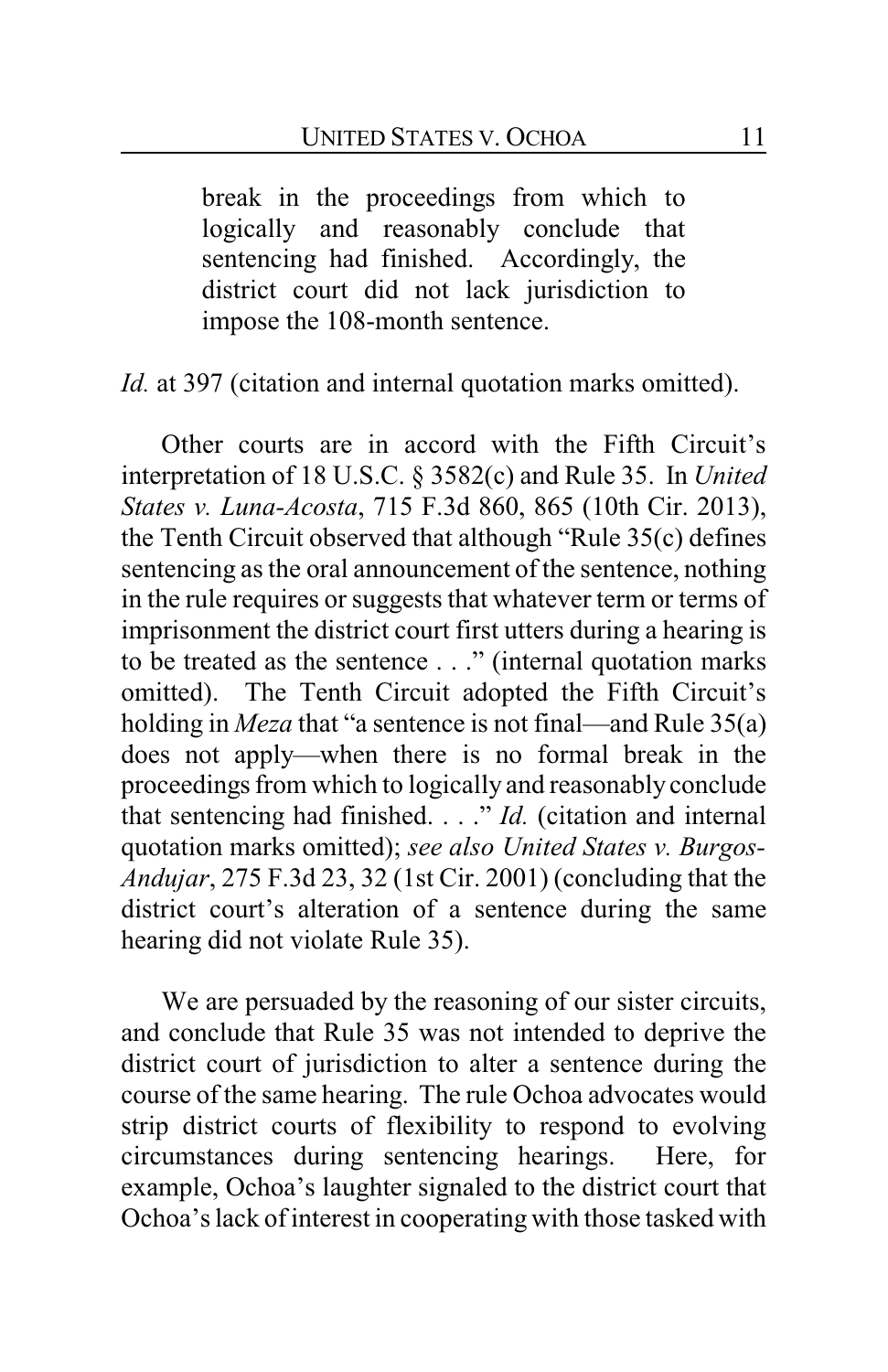his rehabilitation was as severe as the court originally contemplated when remarking that the recommended sentence of twelve months and a day "seem[ed] . . . way too low." If the district court's initial twelve-month-and-a-day sentence were final under Rule 35, the district court would have been unable to adjust the sentence to account for this unexpected development. Unanticipated events may also work in the defendant's favor–a character witness might arrive at the hearing late, or a new piece of mitigating evidence might be discovered. Ochoa's proposed rule would preclude a district court from adjusting the sentence downward in light of new information favorable to the defendant.

When the Fifth Circuit called the rule that Ochoa proposes "draconian," this is what it meant–the rule would carve the district court's initial pronouncement of sentence in stone, preventing the court from revising the sentence in light of new developments during the hearing. *Meza*, 620 F.3d at 508. Consistent with the rule adopted by other circuits, we hold that "a sentence is not final—and Rule 35(a) does not apply—when there is no formal break in the proceedings from which to logically and reasonably conclude that sentencing had finished. . . ." *Luna-Acosta*, 715 F.3d at 865 (citation and internal quotation marks omitted).**<sup>3</sup>**

**<sup>3</sup>** According to our dissenting colleague, the plain text of Rule 35 provides that the district court's initial pronouncement of sentence is the final sentence, regardless of what might happen later during the hearing. *See Dissenting Opinion*, pp. 15–19. The dissent bases this conclusion on the definition in Rule 35 of "sentencing" as "the oral announcement of the sentence." Fed. R. Crim. P. 35(c). However, the dissent does not explain why "the oral announcement of the sentence" must mean only the initial pronouncement of the sentence; the phrase may just as well refer to the sentencing hearing as a whole. We think that the latter meaning better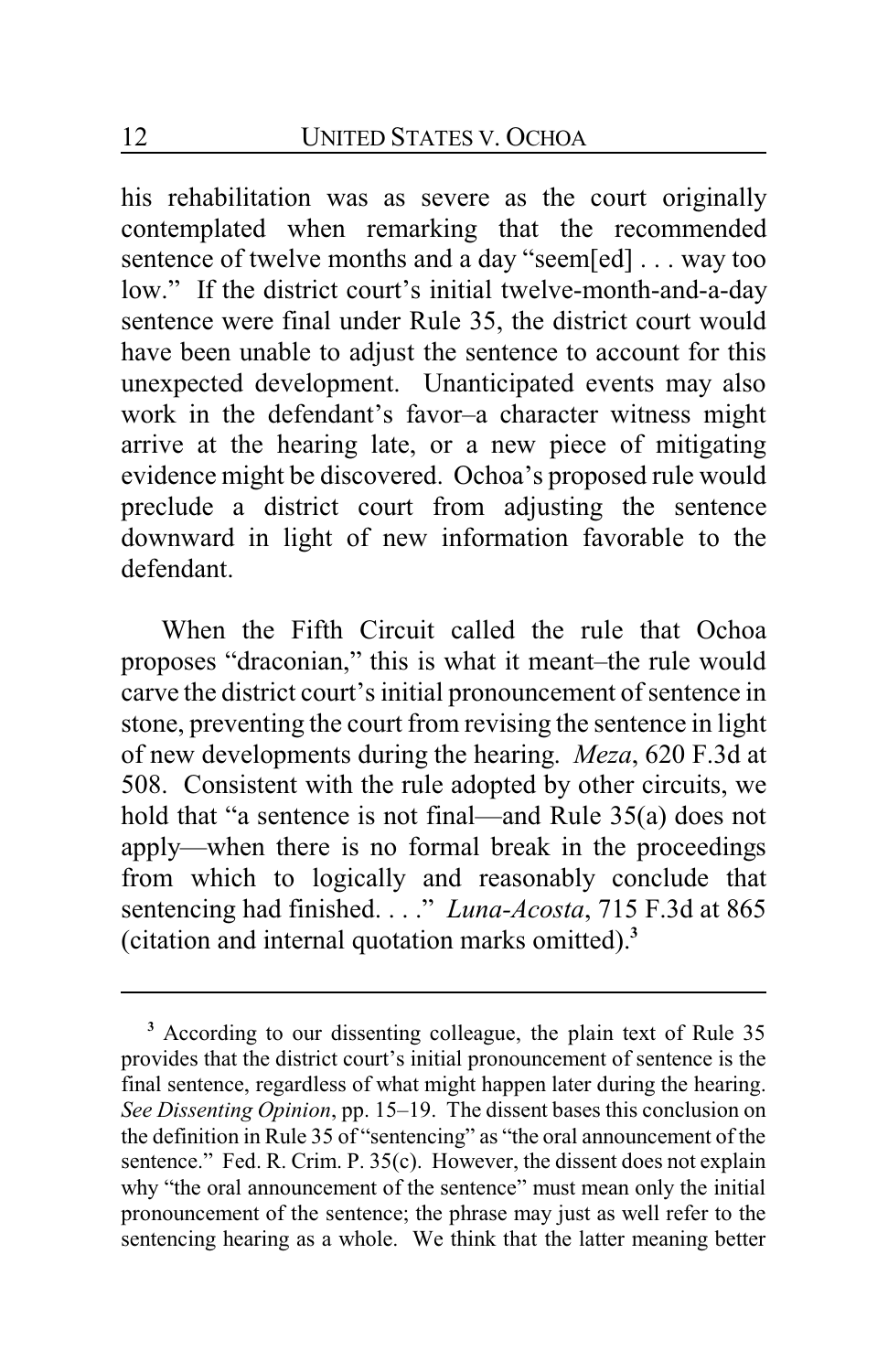# **IV.** *CONCLUSION*

We hold that the district court's initial, twelve-monthand-a-day sentence was not a binding sentence within the meaning of Federal Rule of Criminal Procedure 35. Accordingly, neither 18 U.S.C. § 3582(c) nor Rule 35 deprived the district court of jurisdiction to alter Ochoa's sentence due to Ochoa's apparently disrespectful conduct during the ongoing sentencing hearing.

#### **AFFIRMED.**

NAVARRO, Chief District Judge, dissenting:

I respectfully dissent. The majority's ruling upholds the draconian decision of the sentencing court to suddenlydouble the term of incarceration initially pronounced and impose the statutorymaximum sentence based solely on a perception that the defendant was laughing at the court. Affirming this injudicious decree of the sentencing court defies the unambiguous language of Rule 35 of the Federal Criminal Rules of Procedure and the express limitation of 18 U.S.C.  $§ 3582(c).$ 

#### I.

The jurisdiction of district courts to reconsider terms of imprisonment after they are imposed is expressly limited by

provides for "the just determination of every criminal proceeding" and "fairness in administration," as it permits district courts flexibility in dealing with unexpected events at the hearing. Fed. R. Crim. P. 2.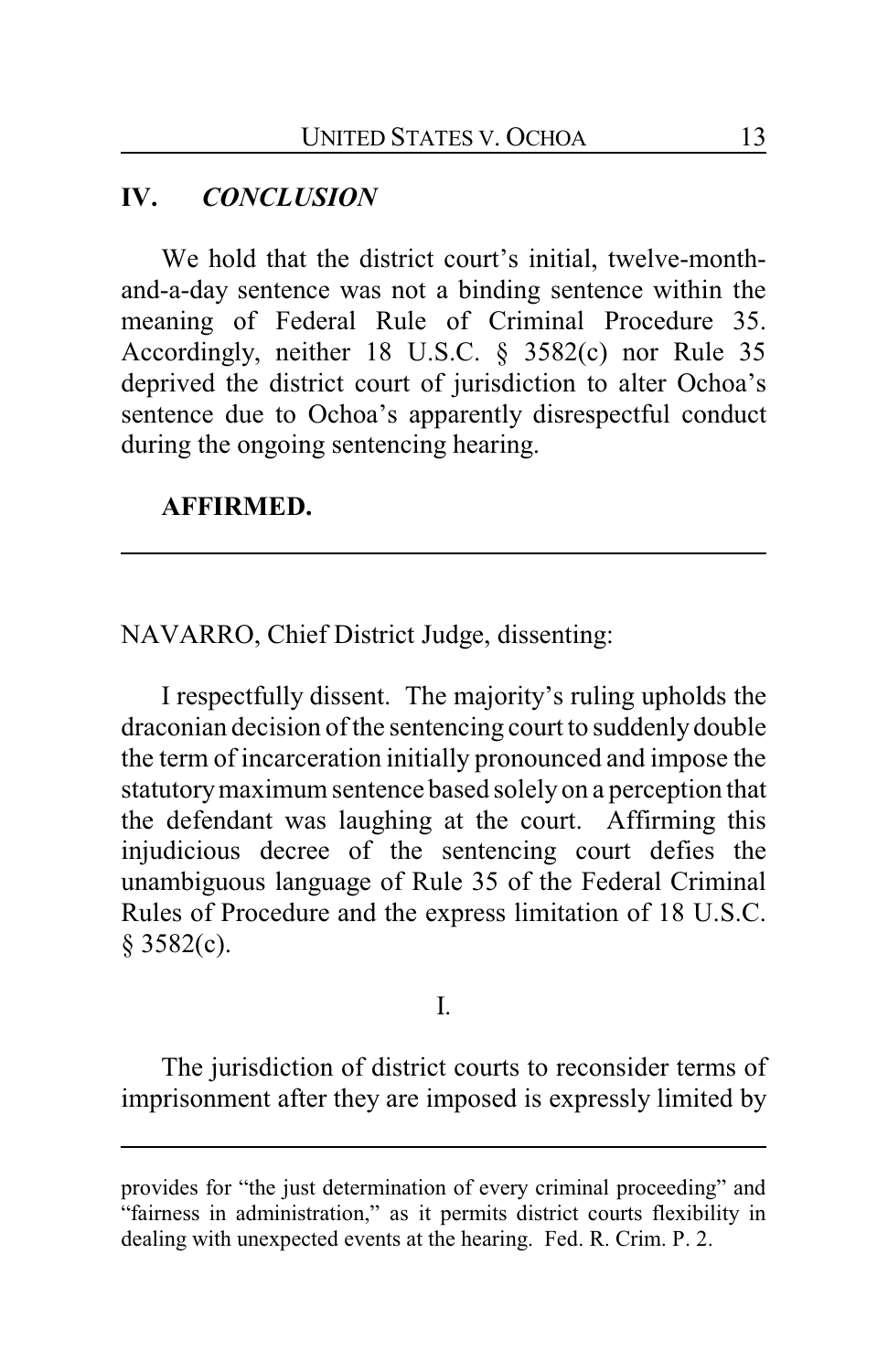18 U.S.C. § 3582(c). This section provides that a district court may not "modify a term of imprisonment once it has been imposed except . . . to the extent otherwise expressly permitted by statute or by Rule 35 of the Federal Rules of Criminal Procedure." 18 U.S.C. § 3582(c).**<sup>1</sup>** The scope of § 3582(c) is further clarified by Rule 35(c), which states: "As used in this rule, 'sentencing' means the oral announcement of the sentence." Concordantly, subsection (a) of that rule limits a district court to modify an imposed sentence only upon a finding that the sentence was based on "arithmetical, technical, or other clear error."

Together, these provisions prohibit a district court from modifying a term of imprisonment after a sentence has been orally announced except for the reasons specifically set forth in Rule 35(a) or by statute. Therefore, the question of whether the district court possessed jurisdiction to modify Ochoa's sentence after declaring "twelve months and a day" as his term of incarceration turns only upon whether that initial statement constituted an "oral announcement." As used in Rule 35, "sentencing" occurs when a district court orally gives notice, in open court, of the terms of a defendant's sentence.**<sup>2</sup>** After oral notice is given, § 3582

**<sup>1</sup>** Additionally, § 3582(c) provides that a district court may "reduce" a previously imposed sentence upon specific conditions, however, these provisions are not relevant to the instant case.

<sup>&</sup>lt;sup>2</sup> It is fundamental that statutory construction must begin "with the language of the statute itself." *United States v. Ron Pair Enters., Inc.*, 489 U.S. 235, 241 (1989); *see also, e.g.*, *Ingalls Shipbuilding, Inc. v. Dir., Office of Workers' Comp. Programs*, 519 U.S. 248, 255 (1997). Where a "statute's language is plain, the sole function of the courts is to enforce it according to its terms." *Ron Pair Enters.*, 489 U.S. at 241. This same principle applies equally to cases requiring the interpretation of Federal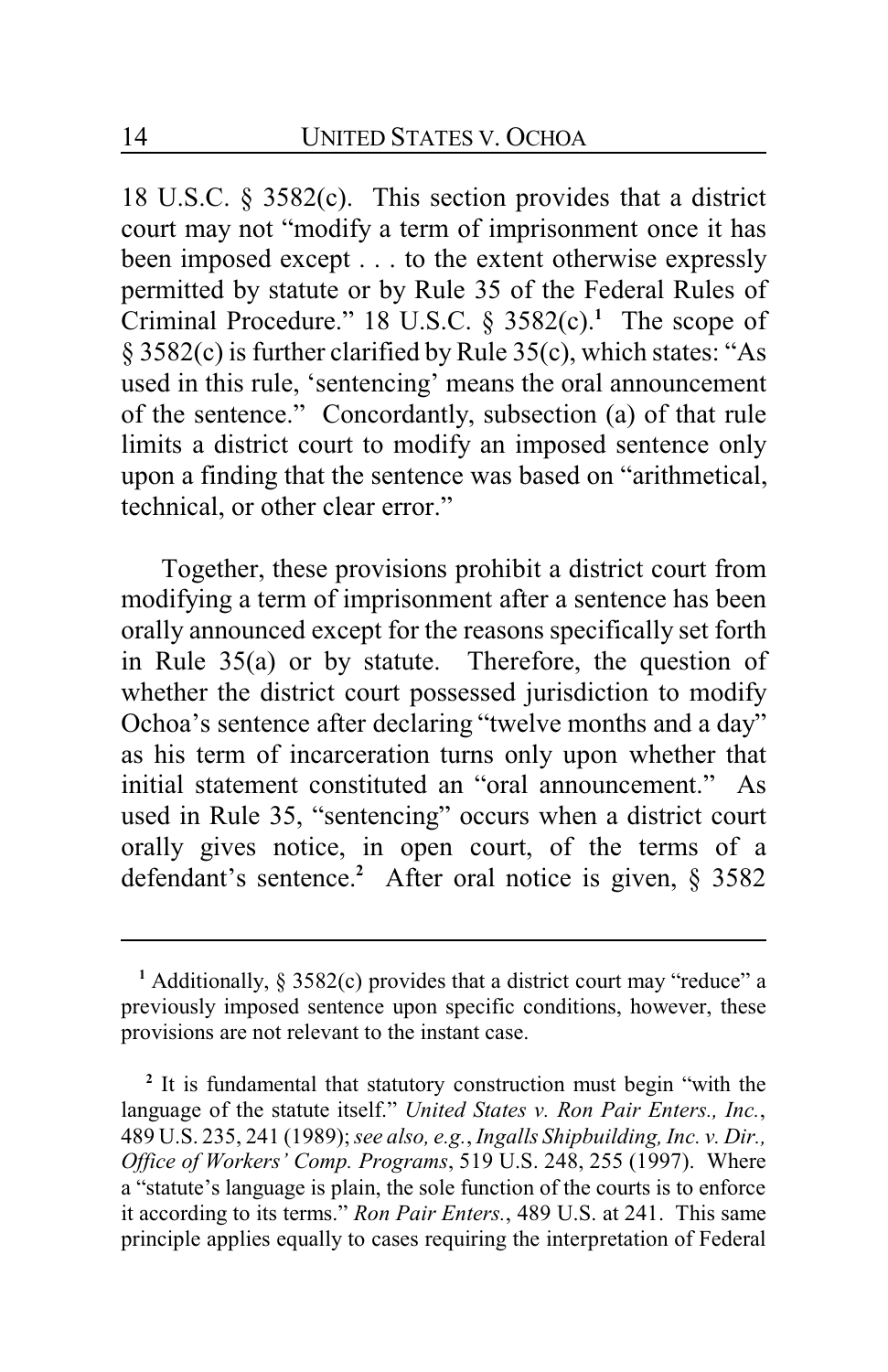substantially restricts a district court's ability to modify the stated term of incarceration except for the reasons specifically identified in Rule 35(a).

As applied in this case, the district court orally gave public notice of Ochoa's sentence when it stated that Ochoa would be "committed to the custody of the Bureau of Prisons for the term . . . of twelve months and a day." After that moment, the district court lacked jurisdiction to increase Ochoa's term of incarceration without specifically finding that the sentence imposed had resulted from "arithmetical, technical, or other clear error," as stated in Rule 35(a). The fact that the district court began to inform Ochoa of his right to appeal is further evidence that the pronouncement of sentence was complete, as that advice is to be given only "[a]fter sentencing." Fed. R. Crim. P.  $32(j)(1)(B)$ .

However, without regard for the procedure required by Rule 32 or the restrictions of § 3582 or Rule 35, the district court abruptly doubled Ochoa's term of incarceration to the statutory maximum without specifying a reason for the modification other than its belief that Ochoa had begun laughing at the court and "would not learn" respect unless he was given the statutory maximum.

THE COURT: You think this is funny?

Rules of Criminal Procedure. *See United States v. John Doe, Inc. I*, 481 U.S. 102, 109 (1987); *Bowman Dairy Co. v. United States*, 341 U.S. 214, 220 (1951). In common usage, to "announce" means "to give public notice of." *Webster's Third New International Dictionary* 87 (1986); *see also* 1 *Oxford English Dictionary* 485 (2d ed. 1989) ("to make known as an official messenger"); *Black's Law Dictionary* 104 (9th ed. 2009) ("to make publicly known.").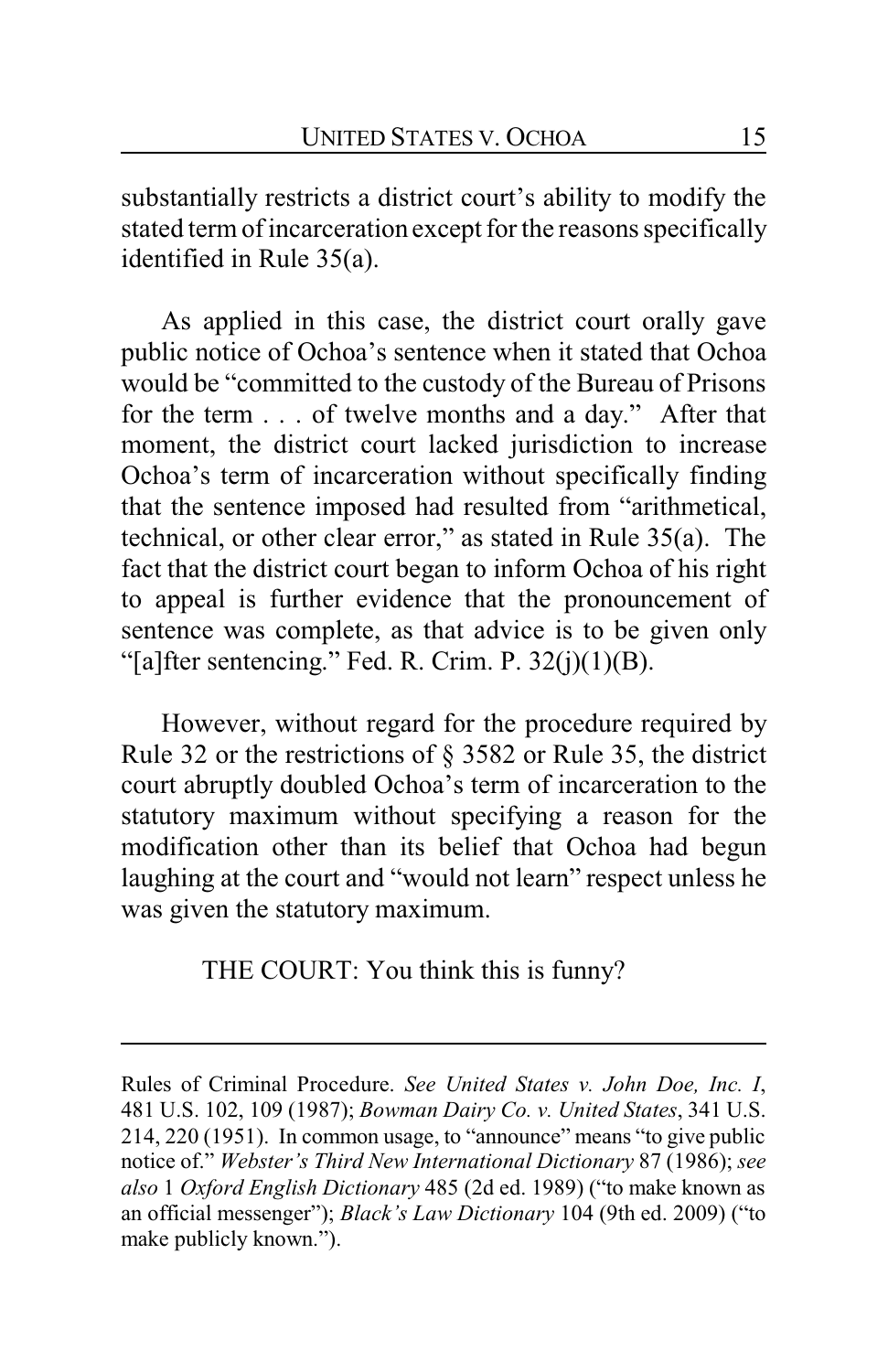THE DEFENDANT: No way.

THE COURT: What is the laughter about?

THE DEFENDANT: I'm just surprised.

THE COURT: Well, you just talked yourself into more time.

THE DEFENDANT: I'm surprised that –

THE COURT: No, don't do that. I have just lectured you about respect for the system –

THE DEFENDANT: I heard that.

THE COURT: – and now you laugh at the Court.

THE DEFENDANT: Your Honor, I didn't at all.

THE COURT: Yes, you did. Therefore, the Court finds that you won't learn without giving the maximum, and I'm giving the statutory maximum of two years, and it starts now. That's it. You are done.

Because the district court did not articulate either a proper Rule 35 or other valid statutory basis for varying from the guideline range and modifying the twelve-month-and-one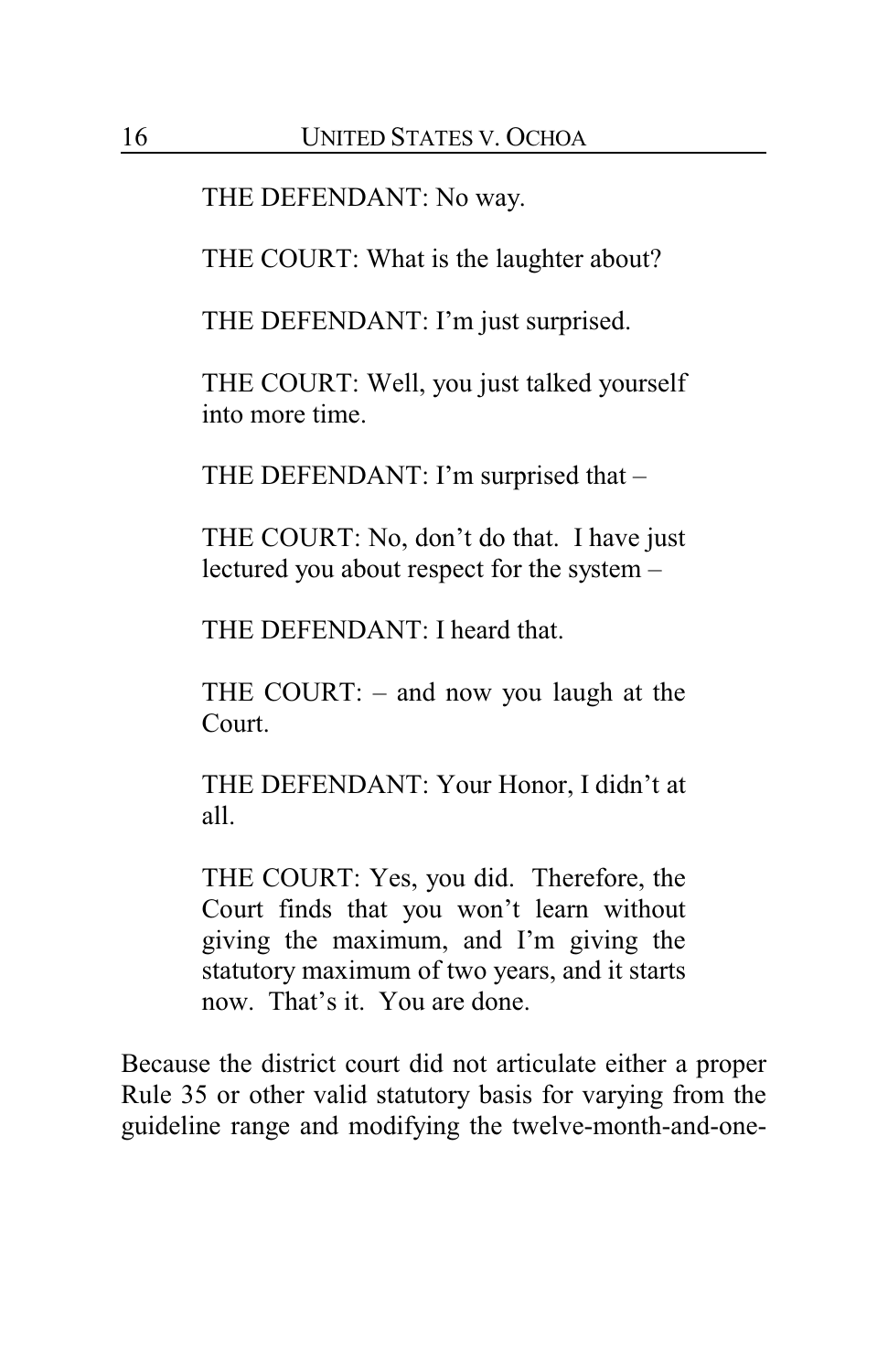day term of incarceration,**<sup>3</sup>** it lacked jurisdiction to increase Ochoa's sentence.

II.

Nevertheless, the majority sidesteps § 3582 and Rule 35 entirely, while conspicuously declining to explain how the district court's initial recitation of Ochoa's sentence of twelve months and a day could have been anything other than an "oral announcement." The majority simply dismisses Rule 35(c)'s clear limitation as "draconian," and adopts an alternative rule conjured up by the Fifth Circuit in *United States v. Meza*, 620 F.3d 505 (5th Cir. 2010). In that case, the Fifth Circuit held that, after a sentence is orally announced, a district court maintains jurisdiction to re-impose a different sentence for any reason it sees fit without limitation so long as there has been no "formal break in the proceedings."

The fact that the majority dismisses the plain meaning of § 3582 and Rule 35 as "draconian" is particularly ironic in light of the facts of this case. If the Court gave regard to these provisions, Ochoa would serve only the original sentence of one year and a day. However, by applying the Fifth Circuit's *Meza* rule, the majority upholds an additional year of confinement that was imposed as a consequence for Ochoa's act of laughing at the district court. Considering the severe outcome in this case, it is readily apparent that the more "draconian" rule is the one that the majority has adopted today, which allows a sentencing judge to double the

<sup>&</sup>lt;sup>3</sup> "[T]o promote respect for the law" is omitted from subsection (e) of § 3583 and not a factor to be considered during sentencing for a supervised release violation.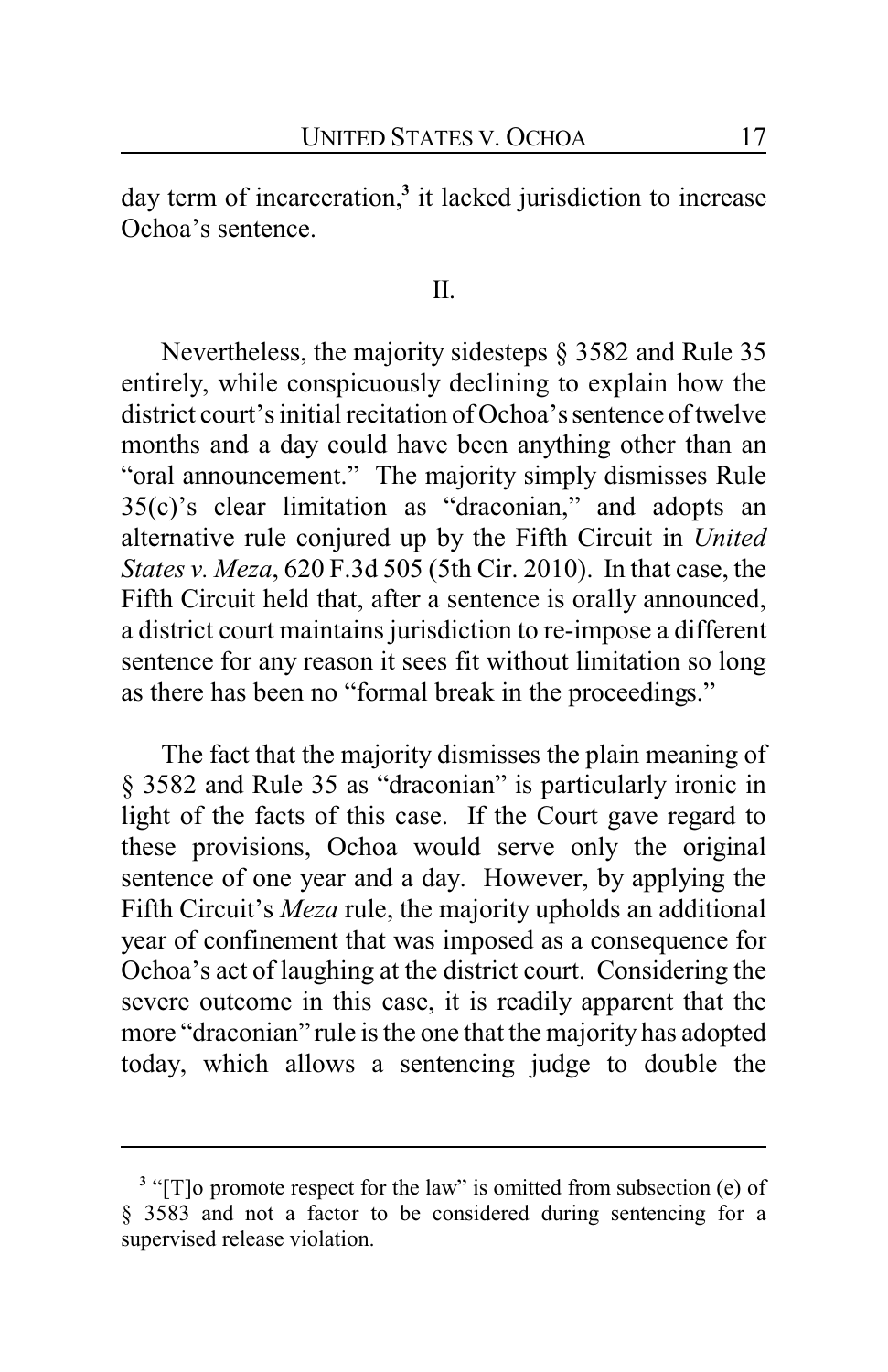announced sentence and impose the statutory maximum because he believed the defendant laughed at him.

Moreover, the pragmatic concerns raised by the Fifth Circuit in *Meza* to justify the creation of its "formal break" rule were ill-founded because those concerns could and should have more properly been resolved by simply applying Rule 35(a). In *Meza*, the district court was made aware of a miscalculation in the sentencing guideline range immediately after it had announced the defendant's sentence and read her appellate rights. The district court then immediately issued a different sentence using the correct guideline range. Given these facts, the Fifth Circuit could have simply looked to Rule 35(a), and held that after the original sentence was announced, the district court properly found that the sentence resulted from an "arithmetical, technical, or other clear error" and corrected it accordingly.

Instead of recognizing that their concerns could be addressed within the framework of § 3582 and Rule 35, the *Meza*Court called these provisions "draconian," ignored their clear jurisdictional limitations upon the inherent common law authority of the sentencing courts, and fabricated the "formal break" rule herein adopted by the majority. In its attempt to solve a problem that did not actually exist, the *Meza* Court manufactured a rule that weakens the finality of the sentence pronouncement and empowers parties to implore the court to reconsider its pronouncement right up until the break. The decision of the majority is not supported by the relevant statutory text, and perversely permits district courts to increase sentences at an arbitrary whim so long as the modified sentence is imposed before the bang of a gavel. The instant case demonstrates precisely how it is actually the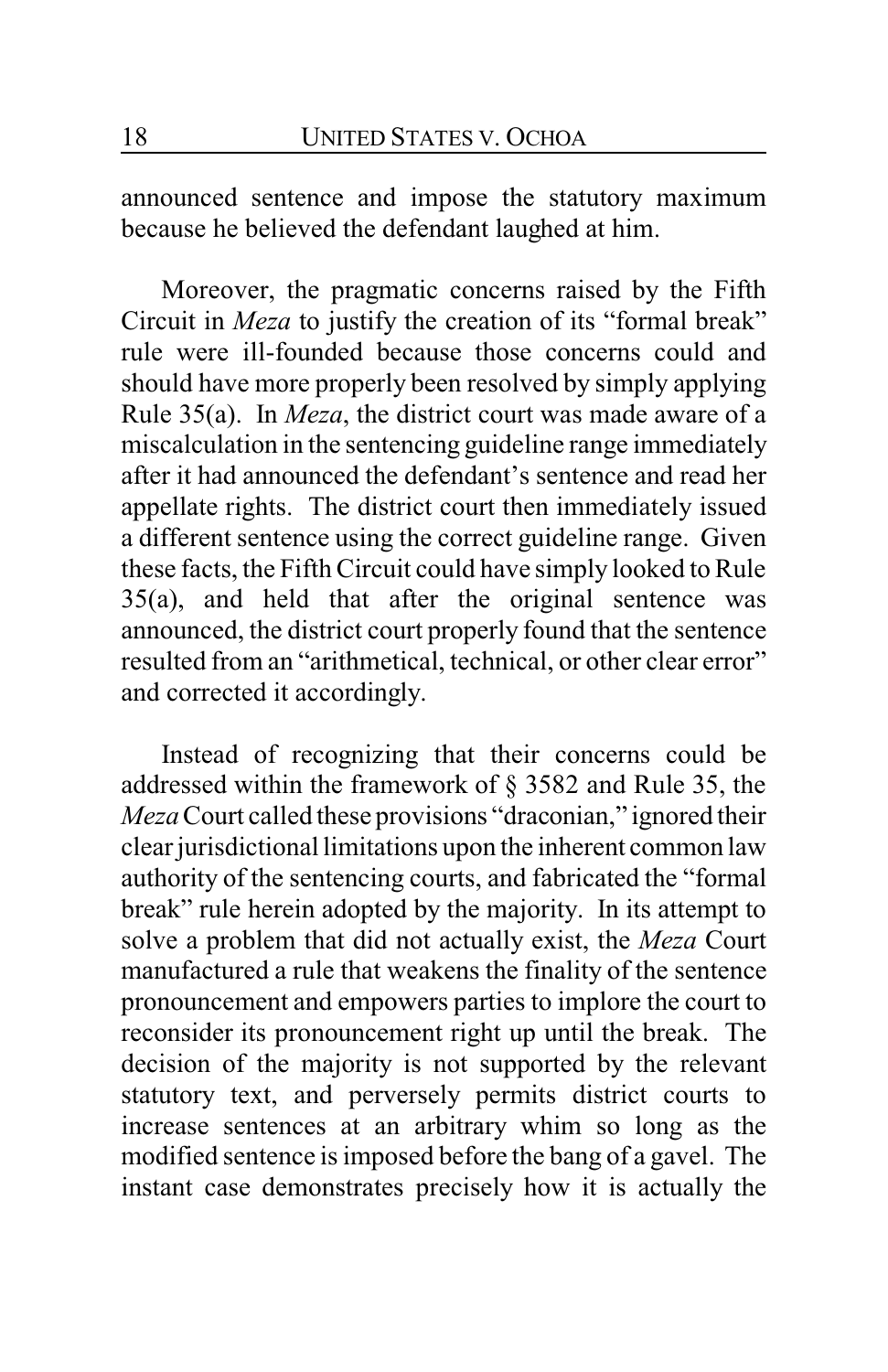correct application of Rule 35(c) which *prevents* such draconian outcomes.

It is also important to remember that a more valid avenue exists outside of § 3582 and Rule 35 by which a district court may punish a defendant whose courtroom misbehavior "obstruct[s] the administration of justice." 18 U.S.C. § 401. Indeed, this Court has previously held, "The inherent power of the courts to punish contempt of their authority and to coerce compliance with orders is not disputed." *United States v. Powers*, 629 F.2d 619, 624 (9th Cir. 1980). Therefore, if the district court felt it necessary to punish Ochoa for his purported disrespectful courtroom behavior, it should have initiated contempt proceedings rather than rashly increase his term of incarceration for the underlying offense.

#### III.

Section 3582 and Rule 35 impose unambiguous limitations upon the jurisdiction of district courts to change their minds after imposing a sentence upon a defendant. These provisions embody the notion that a judge's decision as to how long a defendant should be involuntarily imprisoned must be careful, measured, and deliberate—not subject to impulsive change or emotional whims. Casting aside the clear limitations required by these provisions, the majority upholds a sentence that was imposed out of haste and imprudence, based on conduct that occurred within the courtroom. It is hard to imagine a more draconian rule than the one adopted by the majority today. Therefore, under a plain reading of § 3582 and Rule 35, the improperly modified